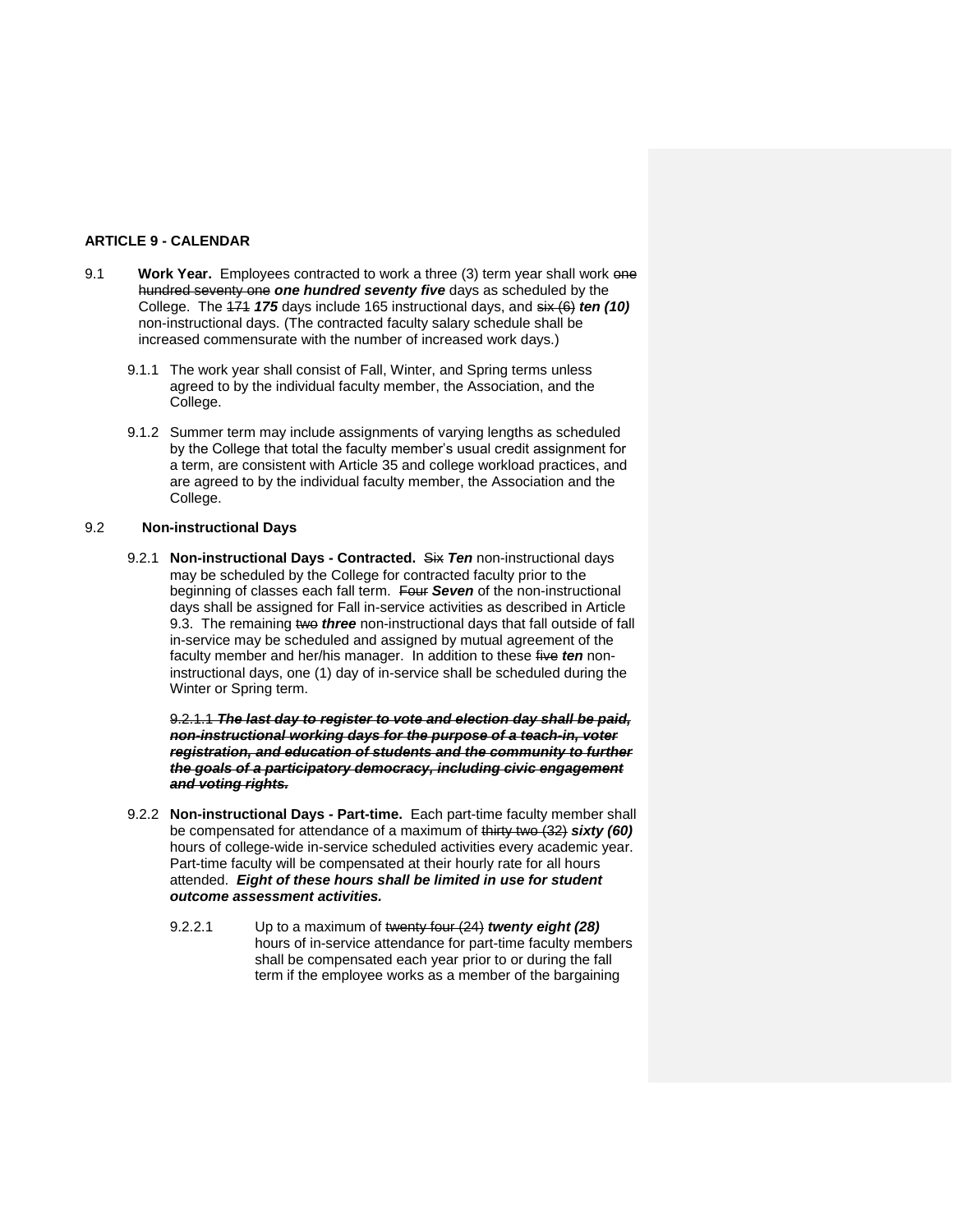unit during fall term. These hours will typically be scheduled prior to and contiguous with fall term. The primary purpose of these hours is for in-service attendance. Part-time faculty members not utilizing all twenty four (24) *twenty eight (28)* hours during in-service may use any and all remaining hours for meeting attendance and/or on campus workshops and trainings prior to the end of the next Spring term. Faculty members shall report such activities via their electronic time sheet.

- 9.2.2.2 Up to an additional eight (8) hours sixteen (16) *thirty-two (32)* of in-service attendance for part-time faculty members shall be compensated by the College each year for part-time faculty in either *at the rate of sixteen (16) hours per term in* the winter of and spring terms if the employee works as a bargaining unit member during the term the in-service is held. This additional time for part-time faculty in-service shall be scheduled for a college-wide activity or event and is not available for a discretionary assignment. The primary purpose of these hours is for in-service attendance. Parttime faculty members not utilizing all eight (8) sixteen (16) *thirty-two (32)* hours during in-service may use any and all remaining hours for meeting attendance and/or on campus workshops and trainings any time during the current academic year. Faculty members shall report such activities via their electronic time sheet.
- 9.2.2.3 Whenever part-time faculty are scheduled by a college department or division manager for in-service activities that are not related to college-wide functions, such part-time faculty shall be compensated at their hourly rate of compensation.
- 9.2.2.4 When scheduling in-service hours for part-time employees, the College shall be considerate of the employee's obligations not related to his or her Lane Community College assignment.
- 9.2.2.5 *The last day to register to vote and Election shall be paid non-instructional days for the purpose of a teach in and education of students and the community to further the goals of a participatory democracy.*
- 9.3 **Fall In-service.** Fall in-service shall be held on the Tuesday, Wednesday, Thursday, and Friday immediately prior to the first week of classes in fall term. Fall in-service shall be held on the *Thursday (i.e. ten eleven days prior to the*